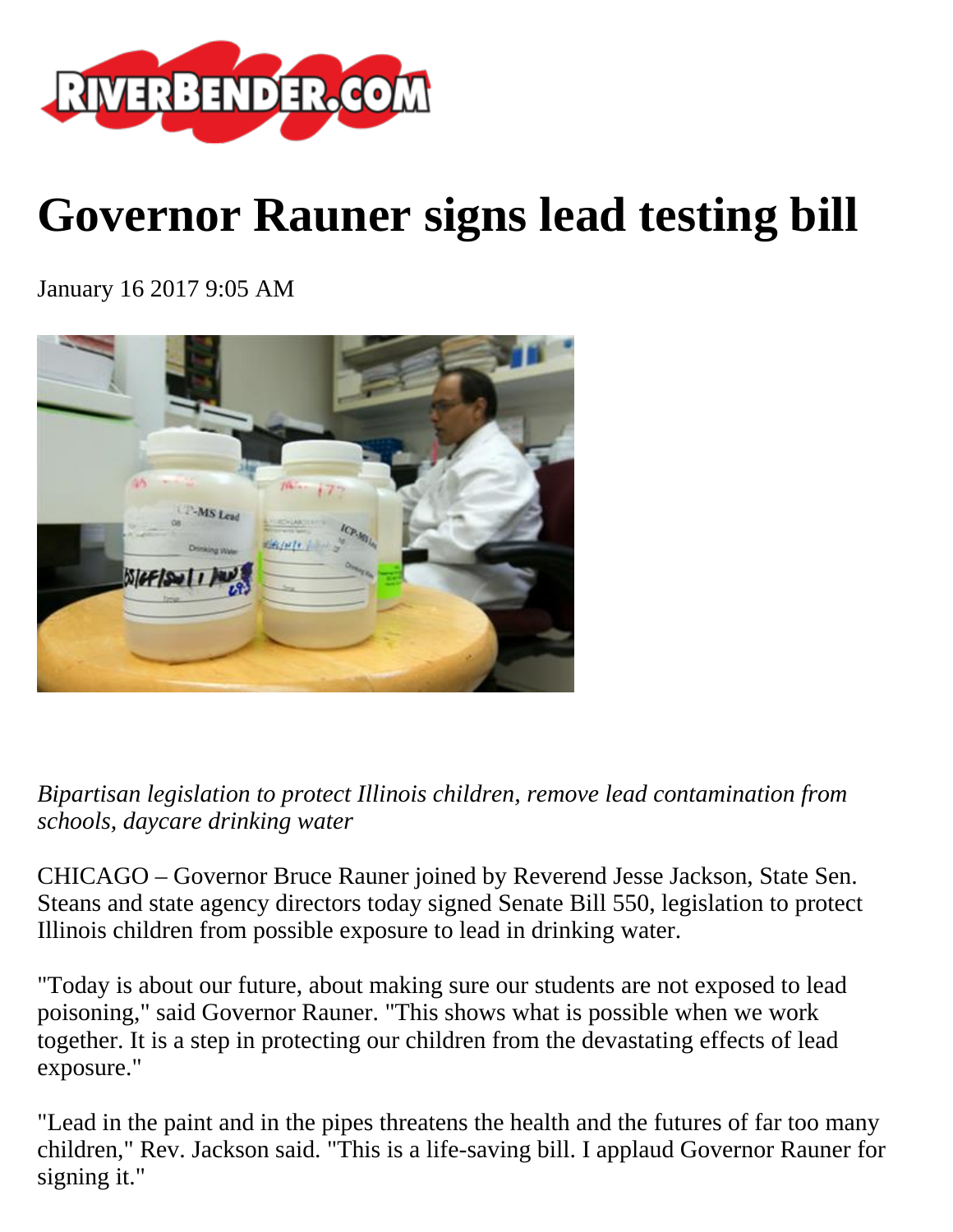SB 550 will ensure proper health protections are in place to protect Illinois' youngest residents. It provides the requirement for schools and daycares to sample for lead contamination from sources of potable water in school buildings. The oldest school buildings, those constructed before January 1, 1987, must complete water testing by the end of 2017. Schools constructed between January 2, 1987 and January 1, 2000 must complete testing by the end of 2018. Daycares constructed on or before January 1, 2000 and serve children under the age of 6 will also be required to conduct testing. Further, parents and guardians of students must be notified of elevated lead results.

"This legislation, along with the enhancements Illinois EPA has proactively implemented with community water supplies over the last year, is an important step towards eliminating the risk of lead exposure to our most vulnerable citizens, Illinois' children," said Illinois EPA Acting Director Alec Messina. "The public can be assured this is a top priority of the Agency and we will continue to implement program improvements and coordinate efforts with our fellow state agencies."

"Elevated levels of lead in children can cause developmental and behavioral disabilities," said IDPH Director Nirav D. Shah, M.D., J.D. "We have made great progress in reducing the number of children with elevated levels and we will continue to work to protect one of our most vulnerable populations."

In addition to the requirement of testing within schools and daycares, SB 550 requires Community Water Systems to provide a comprehensive lead service line inventory to Illinois EPA and provide notice to residents when work will be done on water mains, lead services lines or water meters.

The legislation is the product of a lengthy stakeholder process including the Illinois EPA, Department of Public Health and Department of Children and Family Services, the Illinois Environmental Council as well as representatives from numerous organizations.

"I applaud the Governor for signing this important bipartisan legislation that will ensure that schools have healthy drinking water for our children," said State Senator Heather Steans (D-Chicago). With these efforts, Illinois becomes a state to model lead testing and safety after."

"We would like to thank Governor Rauner, Senator Steans, Representative Harper, and Attorney General Madigan for their leadership to protect Illinois' school children," said Bruce Hauk, President of Illinois American Water. "This bill represents a year of negotiation and collaboration with numerous stakeholders, and we are proud to have played a role in making drinking water safer for Illinois students."